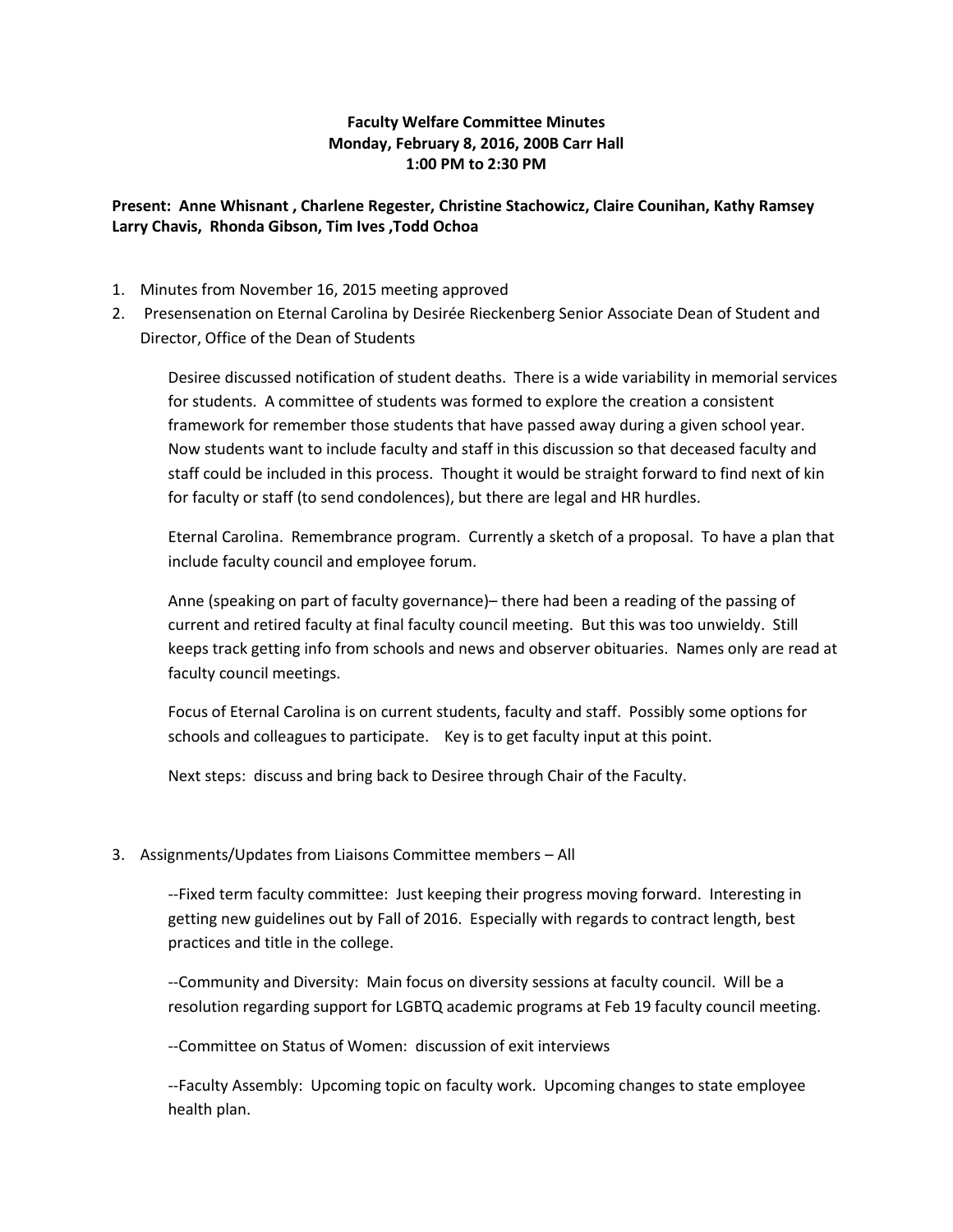4. Names for FWC candidates for Nominations Committee for Faculty Governance

--Todd's position will re-nominated

--Someone can be invited as a liaison. Especially from the ALTAC community to give broad diversity of voices.

5. Response to request to UNC Remedy Request System for adjunct faculty data (attached) – Anne

Preliminary report back from help ticket. Data on school, department, gender rate, date of first hire, etc. Questions about why some people where on the list and others were not. Will continue to study the data and think about how to request the data that will most represent the employees we are looking for. This is still an active ticket so we can continue to refine the request.

6. Letter requesting support for a 0.5 FTE in the Office of Institutional Research and Assessment - to assist OIRA with the data requests from Faculty Governance committees (attached)

Other relevant faculty committees support the hiring of someone to serve in this position. Committee agreed to move forward with this issue after collectively reviewing letter revised by Claire. Will run letter one final time by the chairs of the other committees. Letter with be given to the Chair of the Faculty with a date of March  $1<sup>st</sup>$  to review.

7. Annual report from the Faculty Welfare Committee to the Faculty Council - Tim

Tim will work on the report and circulate. Everyone should review old minutes for items to include in the report.

8. Faculty definitions, appointments, and workloads benchmarking (attached) – Clare, Anne, Tim

Claire and Anne met with graduate students. They will do a unit by unit review of faculty appointments (expectations of teaching, service, research). They will create a presentation that will allow us to compare faculty across units. Anne and Claire will me with them on Feb. 19 for an update. Preliminary findings presented on March  $7<sup>th</sup>$ . Final report presented at the end of the semester. MOU is up on the Sakai site and lays out the plan for the research.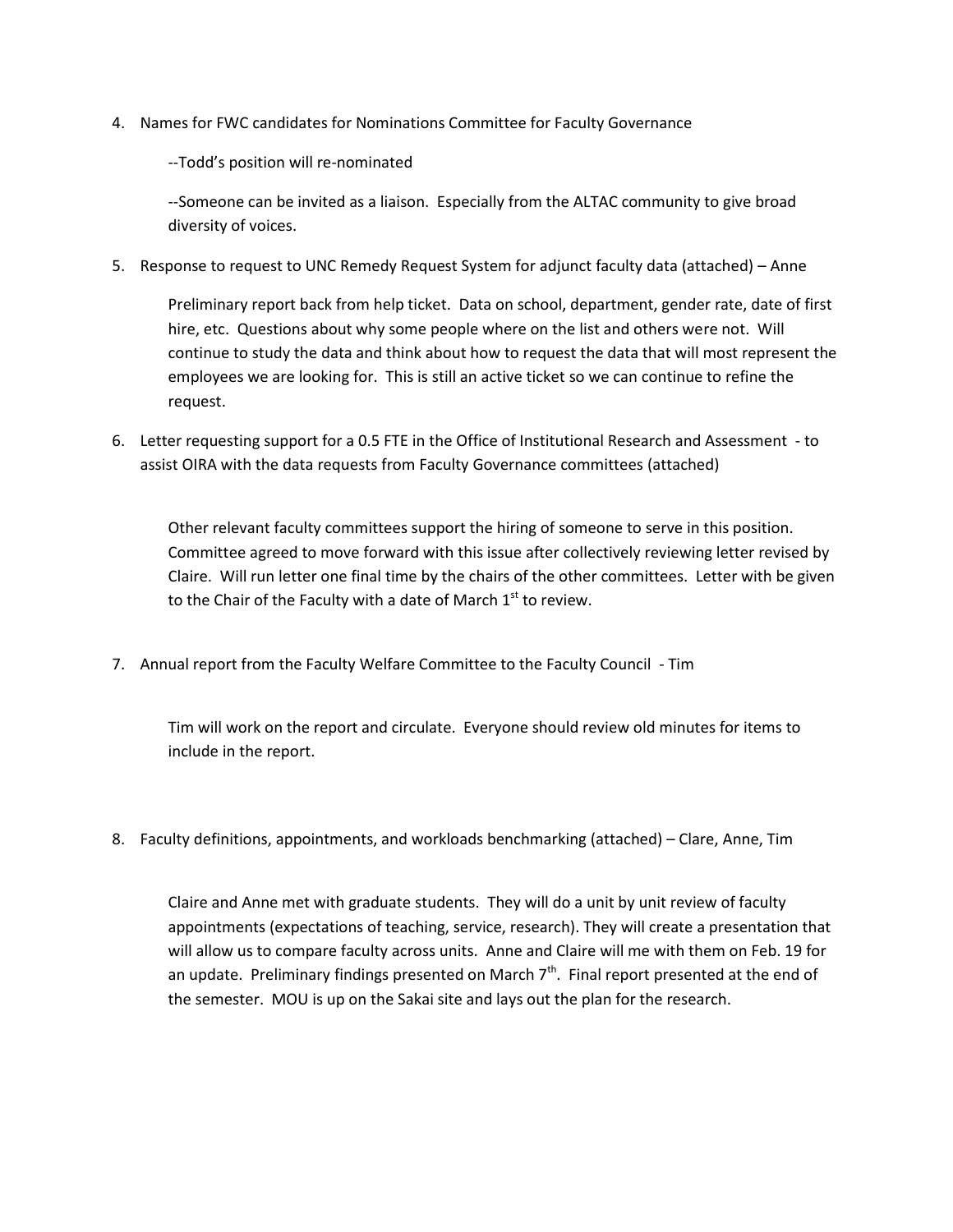9. Proposed changes to State Health Plan coverage - Tim

Tim -- Coverage, deductibles and contributions are changing. This will impact faculty and staff welfare. Committee will continue to follow the changes as the details are still unclear. Possible coordination with other campuses through faculty assembly.

10. Update on request for exit interviews to be performed for all faculty – All

Discussed that other related committees are advocating for this also. Key is to have consistency across units.

11. AOB